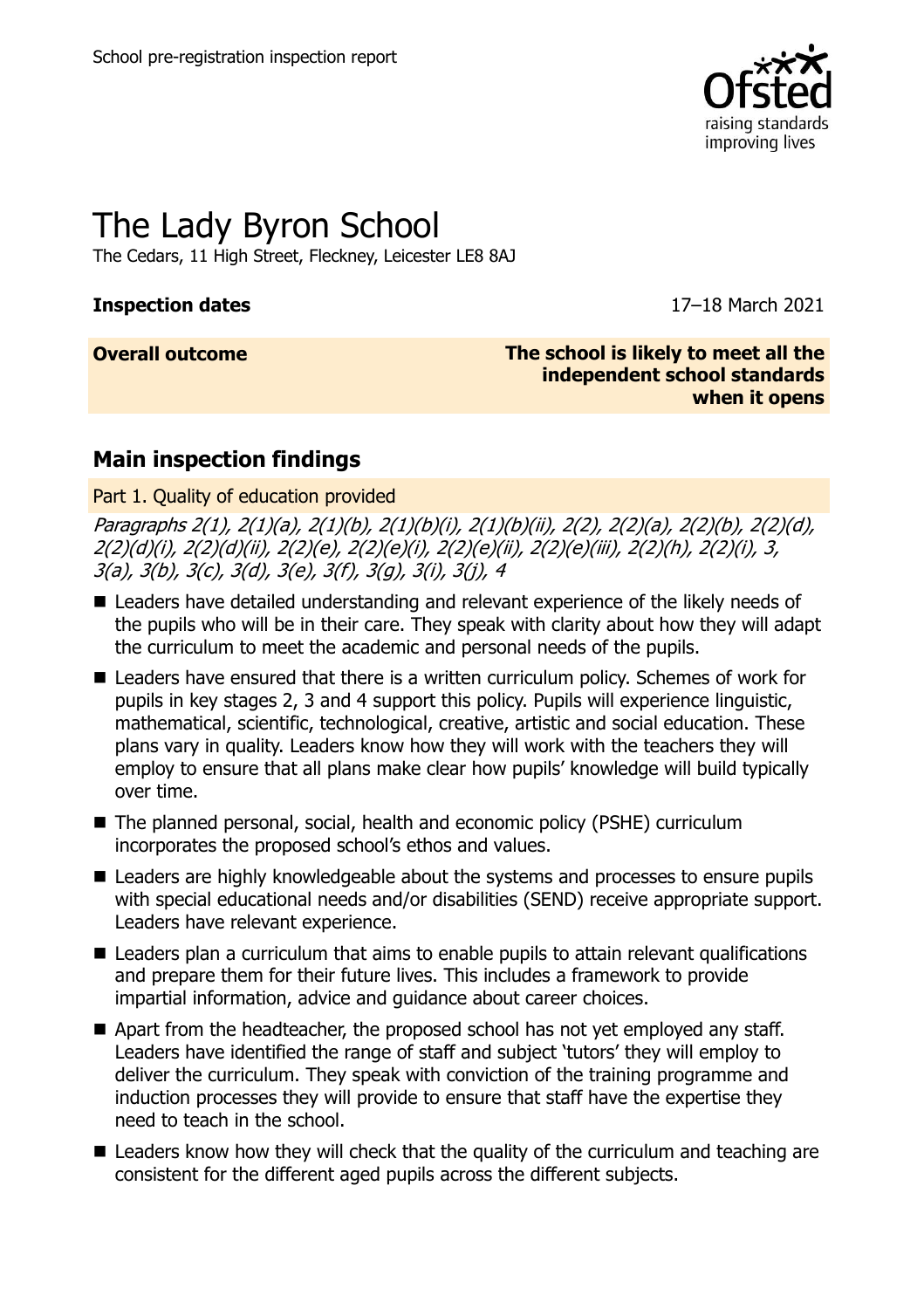

■ The proposed school is likely to meet the standards in this part.

Part 2. Spiritual, moral, social and cultural development of pupils

Paragraphs 5, 5(a), 5(b), 5(b)(i), 5(b)(ii), 5(b)(iii), 5(b)(iv), 5(b)(v), 5(b)(vi), 5(b)(vii), 5(c), 5(d), 5(d)(i), 5(d)(ii), 5(d)(iii)

- Leaders have created detailed policies for how they will promote pupils' spiritual, moral, social and cultural development. Schemes of work show how leaders intend to build pupils' self-confidence, promote independent living skills, encourage pupils to have high aspirations and prepare them for adulthood and life in modern Britain.
- Leaders plan to work with the local community, schools and organisations to widen pupils' understanding of those who live in the local area as well as in society more widely. They plan to invite visitors and employers into the school and enable pupils to access local work experience opportunities.
- Leaders place emphasis on pupils learning the difference between right and wrong and what it means to be a citizen. Schemes of work show how leaders intend pupils to develop their understanding of the protected characteristics and of the importance of respecting people's differences. Pupils will learn about different faiths and beliefs, including by visiting different places of worship.
- Leaders intend to provide an inclusive school culture that places emphasis on pupils' personal and social development as well as their academic development. The PSHE scheme of work aims to provide opportunities for pupils to gain knowledge and understanding of British values such as the rule of law and democracy.
- The proposed school is likely to meet the standards in this part.

#### Part 3. Welfare, health and safety of pupils

### Paragraphs 7, 7(a), 7(b), 32, 32(1)(c)

- Leaders have created a comprehensive safeguarding policy which incorporates the most recent statutory guidance. The policy explains the procedures staff will follow should there be a safeguarding concern about a pupil or a member of staff.
- The school's safeguarding policy will be available on the school's website.
- Leaders are trained as designated safeguarding leaders. They have well-thought-out plans for the systems and procedures they will put in place to ensure pupils' safety.
- Leaders have planned for staff induction and ongoing safeguarding training. Leaders speak with clarity about how they will maintain scrutiny of school practices and actions taken in response to concerns raised, to ensure that the proposed school's policy is implemented effectively and that safeguarding arrangements are effective.

#### Paragraphs 3, 3(h), 9, 9(a), 9(b), 9(c), 10

- Leaders have ensured that appropriate behaviour and anti-bullying policies are in place. These make explicit references to the likely needs and potential vulnerabilities of pupils who have SEND.
- Leaders will keep a record of serious misbehaviour and bullying incidents. These records will include the actions leaders take in response to such incidents. Policies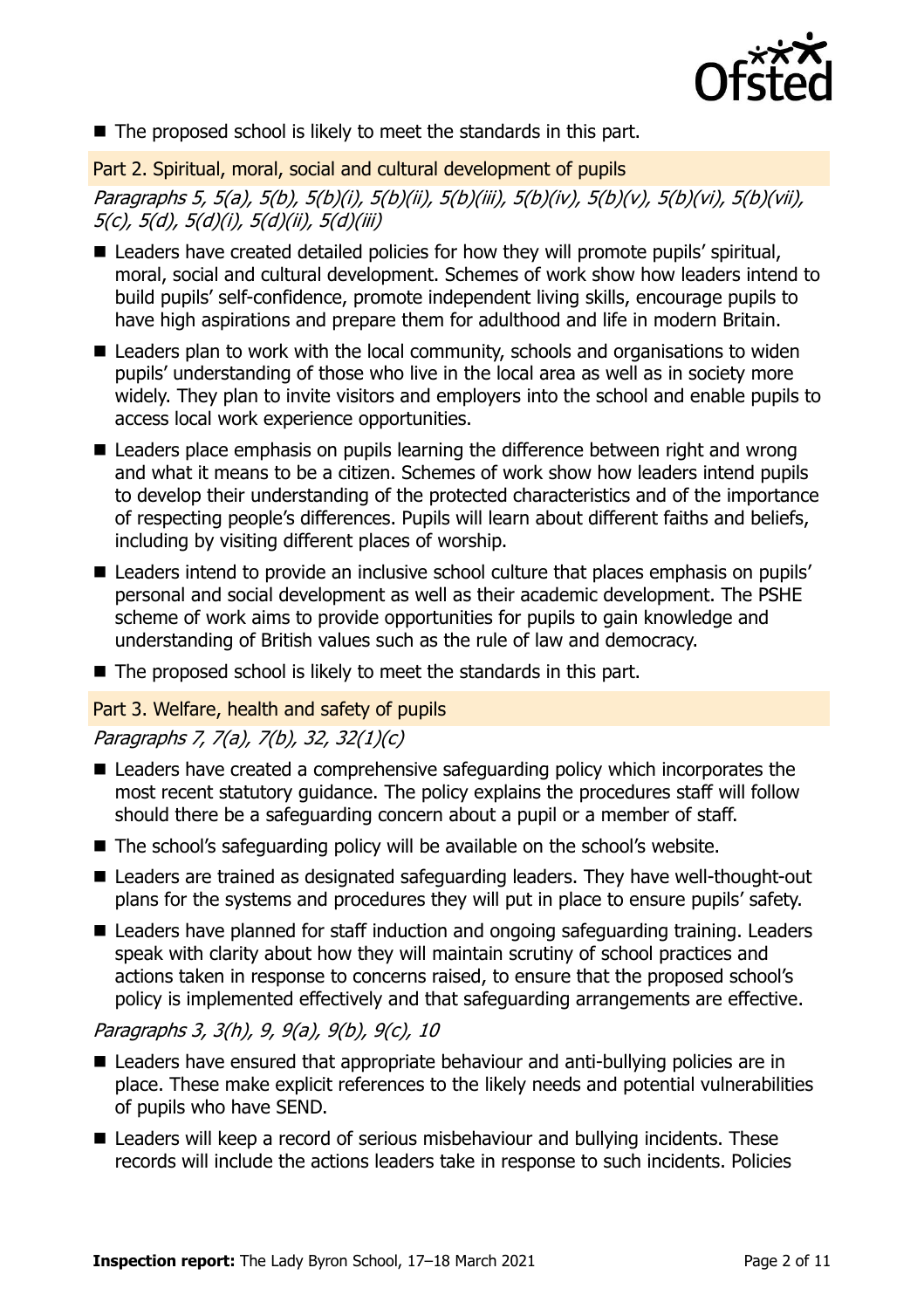

indicate that leaders will have high expectations of pupils' behaviour and will support and guide staff to manage behaviour.

#### Paragraphs 11, 12, 13

- Leaders have ensured that there is an appropriate health and safety policy in place. They have planned arrangements, systems and monitoring processes to ensure the safety of staff and pupils. Leaders have created a schedule of the checks they plan to carry out.
- Leaders have ensured that there is an appropriate first-aid policy. The policy sets out the systems and procedures leaders intend to put in place. Leaders have undertaken paediatric first-aid training. There are first-aid boxes and an accident book to record any incidents.
- Leaders have acted to make sure the proposed school is compliant with the requirements of the Regulatory Reform (Fire Safety) order 2005. A risk assessment has been completed. Leaders are trained as fire wardens. There is an emergency evacuation plan and fire extinguishers are checked.

#### Paragraph 14

■ Leaders describe clearly their arrangements for the supervision of pupils at all times of the school day, including when pupils arrive and leave the site. All pupils will have one-to-one support. Leaders have considered the possible risks of the interactions of the potentially youngest primary-age and oldest secondary-age pupils, and how they will ensure sufficient supervision.

#### Paragraph 15

■ The proposed school's admission and attendance registers contain the necessary information.

#### Paragraphs 16, 16(a), 16(b)

- There is a written risk assessment policy. This contains information about how leaders and staff will identify risks and put into place appropriate control measures. Leaders have developed a range of risk assessments in preparation for the proposed school to open. Leaders are considering carefully the actions they intend to take and the training they will provide to reduce risks to ensure pupils' and staff's safety.
- The proposed school is likely to meet the standards in this part.

#### Part 4. Suitability of staff, supply staff, and proprietors

Paragraphs 18(2), 18(2)(a), 18(2)(b), 18(2)(c), 18(2)(c)(i), 18(2)(c)(ii), 18(2)(c)(iii), 18(2)(c)(iv), 18(2)(d), 18(2)(e), 18(3), 19(2), 19(2)(a), 19(2)(a)(i), 19(2)(a)(i)(aa), 19(2)(a)(i)(bb), 19(2)(a)(i)(cc), 19(2)(a)(i)(dd), 19(2)(a)(ii), 19(2)(b), 19(2)(c), 19(2)(d), 19(2)(d)(i), 19(2)(d)(ii), 19(3), 20(6), 20(6)(a), 20(6)(a)(i), 20(6)(a)(ii), 20(6)(b), 20(6)(b)(i), 20(6)(b)(ii), 20(6)(b)(iii), 20(6)(c), 21(1), 21(2), 21(3), 21(3)(a), 21(3)(a)(i), 21(3)(a)(ii), 21(3)(a)(iii), 21(3)(a)(iv), 21(3)(a)(v), 21(3)(a)(vi), 21(3)(a)(vii), 21(3)(a)(viii), 21(3)(b), 21(5), 21(5)(a), 21(5)(a)(i), 21(5)(a)(ii), 21(5)(c), 21(6)

■ Leaders demonstrate a secure understanding of the requirements for the checks they will need to undertake to ensure that staff they employ are suitable. Leaders have undertaken safer recruitment training. They have created a single central record of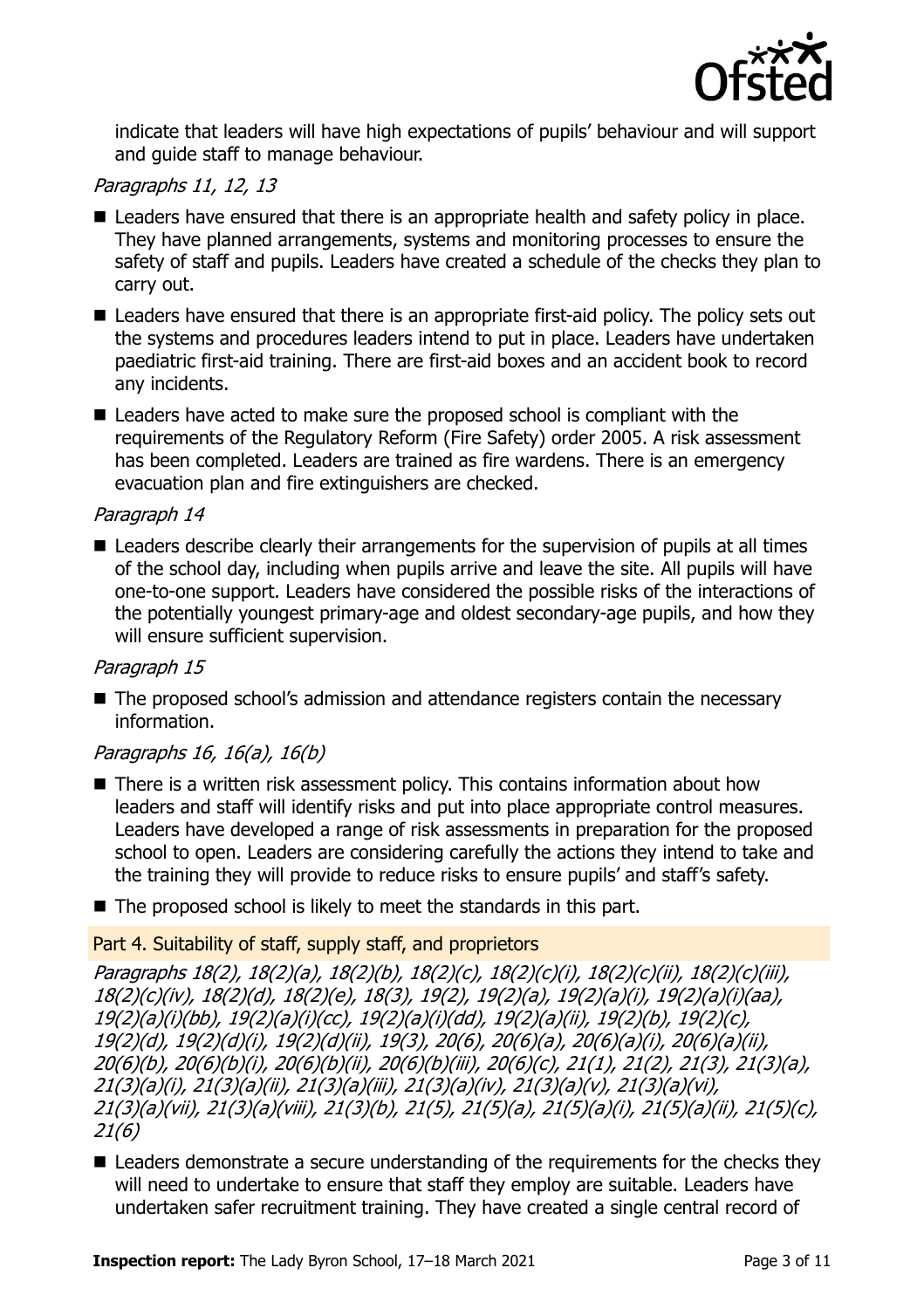

the required checks they have carried out before staff are employed, showing who has undertaken these checks and when.

■ The proposed school is likely to meet the standards in this part.

Part 5. Premises of and accommodation at schools

Paragraphs 23(1), 23(1)(a), 23(1)(b), 28(1), 28(1)(b), 28(1)(d)

- There are suitable washing and toilet facilities for the pupils, staff and visitors.
- There is adequate hot and cold water. The temperature of hot water was a little hot. Leaders plan to ensure that this is regulated during a planned plumbing check.

Paragraphs 24(1), 24(1)(a), 24(1)(b), 24(2)

■ A suitable medical and first-aid room is available for the care or examination of injured or ill pupils. This room, which has a first-aid cabinet and camp bed, is not used for teaching.

Paragraphs 25, 26, 27, 27(a), 27(b)

- Leaders have ensured that the proposed premises are completed and maintained to a high standard. Classrooms and other areas are spacious and well-lit and suitable for the proposed number of pupils and class sizes. The acoustics are appropriate.
- The school site is secure. Leaders are aware of remaining work that needs to be completed. This includes providing window restrictors for a small number of windows, some signage, and ensuring that the temperature of water is consistent. Leaders' timescales show that they intend these works to be completed well in advance of the school's proposed opening date.

Paragraphs 28(1), 28(1)(a), 28(1)(c), 28(2), 28(2)(a), 28(2)(b)

■ Drinking water facilities are available throughout the school.

Paragraphs 23(1), 23(1)(c), 29(1), 29(1)(a), 29(1)(b)

- The premises has sufficient outdoor space for pupils to socialise and for physical education (PE) lessons to take place. The proposed school is also located close to a leisure centre where timetabled PE lessons will also take place, including swimming. These facilities include showering and changing facilities.
- The proposed school is likely to meet the standards in this part.

Part 6. Provision of information

Paragraphs 32(1), 32(1)(a), 32(1)(b), 32(1)(d), 32(1)(f), 32(1)(g), 32(1)(h), 32(1)(i), 32(1)(k), 32(2), 32(2)(a), 32(2)(b), 32(b)(ii), 32(2)(c), 32(2)(d), 32(3), 32(3)(a), 32(3)(b), 32(3)(c), 32(3)(d), 32(3)(e)

- Leaders have ensured that comprehensive policies are in place. These are all adapted with the likely needs of the pupils in mind. Leaders plan to make some of these even more specific to the school when the pupils are on roll and their needs are better known.
- Leaders will provide all necessary policies and information to parents and carers. This will include annual written reports to parents of their children's progress and attainment.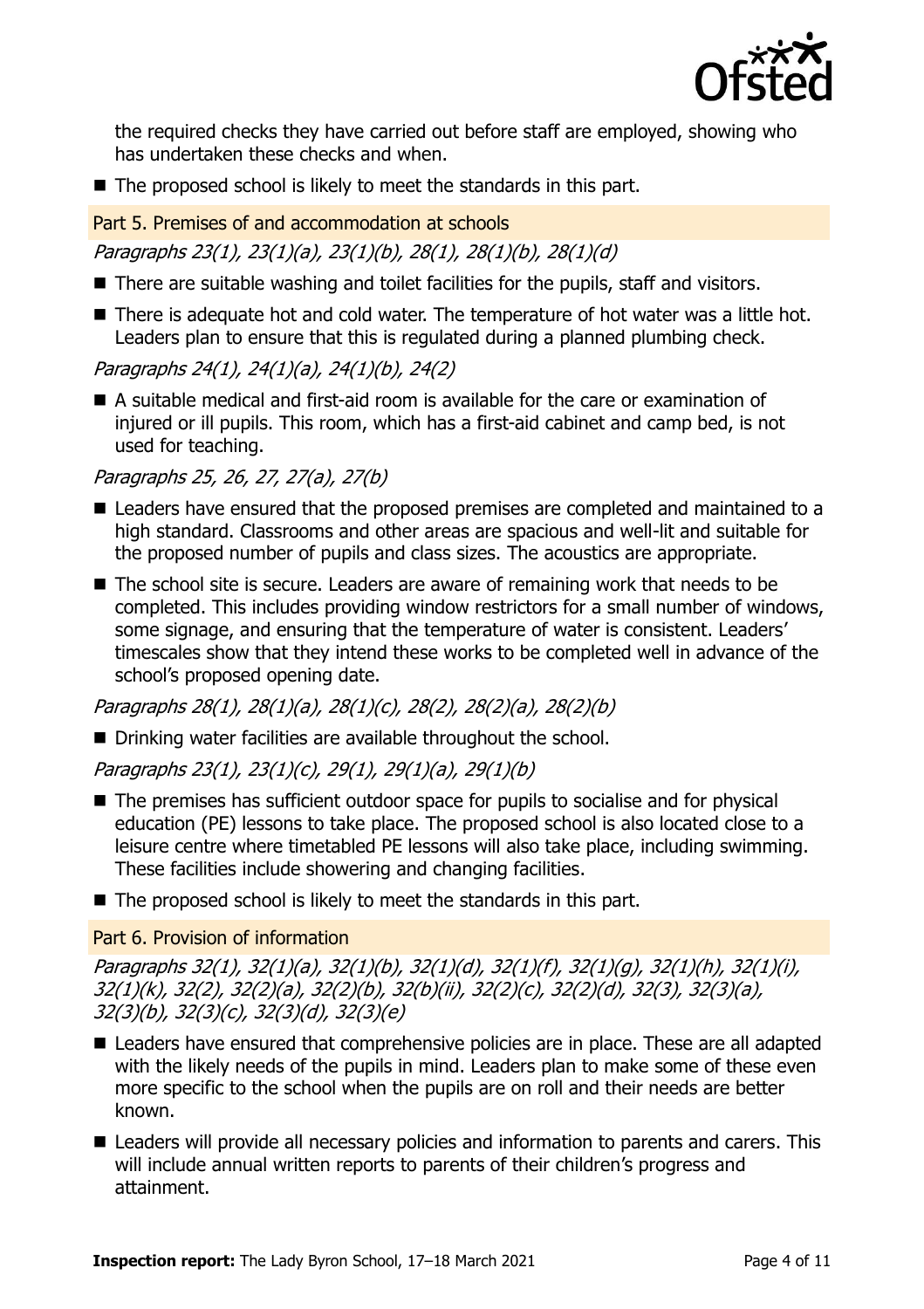

- Leaders have ensured that information regarding the educational provision for pupils with education, health and care (EHC) plans is published on the school's website.
- The proposed school is likely to meet the standards in this part.

#### Part 7. Manner in which complaints are handled

Paragraphs 32(3), 32(3)(f), 33, 33(a), 33(b), 33(c), 33(d), 33(e), 33(f), 33(g), 33(h), 33(i), 33(i)(i), 33(i)(ii), 33(j), 33(j)(i), 33(j)(ii), 33(k)

- Leaders have ensured that the complaints policy provides the necessary information and is published on the proposed school's website.
- The policy explains to parents the procedures they should follow should they have a complaint. Timescales are clearly stated. Leaders will retain a record of all parental complaints and the findings and recommendations of each. These records will be available during future inspections.
- The proposed school is likely to meet the standards in this part.

#### Part 8. Quality of leadership in and management of schools

### Paragraphs 34(1), 34(1)(a), 34(1)(b), 34(1)(c)

- The proprietor and the headteacher demonstrate familiarity with the independent school standards and the actions they will take to meet these consistently. Leaders have considerable experience of how to meet the needs of the pupils the proposed school will serve.
- Leaders demonstrate ambition and enthusiasm for the provision they aim to provide for pupils with SEND. They articulate a vision for a school that will help pupils who may have fallen behind to catch up and be successful in their lives. School policies are adapted with the pupils' likely needs in mind.
- Leaders and the proprietor describe a clear strategy for how they will monitor and evaluate the effectiveness of the proposed school, including compliance with the independent school standards. Leaders understand their roles and responsibilities and speak with conviction about how they will support staff and establish the school over time.
- Leaders place safeguarding and promoting pupils' personal development and wellbeing at the centre of the proposed school's work. They have ensured that there will be appropriate safeguarding arrangements in place.
- The proposed school is likely to meet the standards in this part.

#### Schedule 10 of the Equality Act 2010

- Leaders have ensured that the planned curriculum is designed to be inclusive. They speak with clarity about how they will adapt the curriculum to meet the needs of all pupils, including those with SEND.
- There is a suitable plan in place to improve pupils' access to the school environment and curriculum. Leaders intend to refine this further as the needs of the pupils are better known.
- The proposed school is likely to meet the regulation in this part.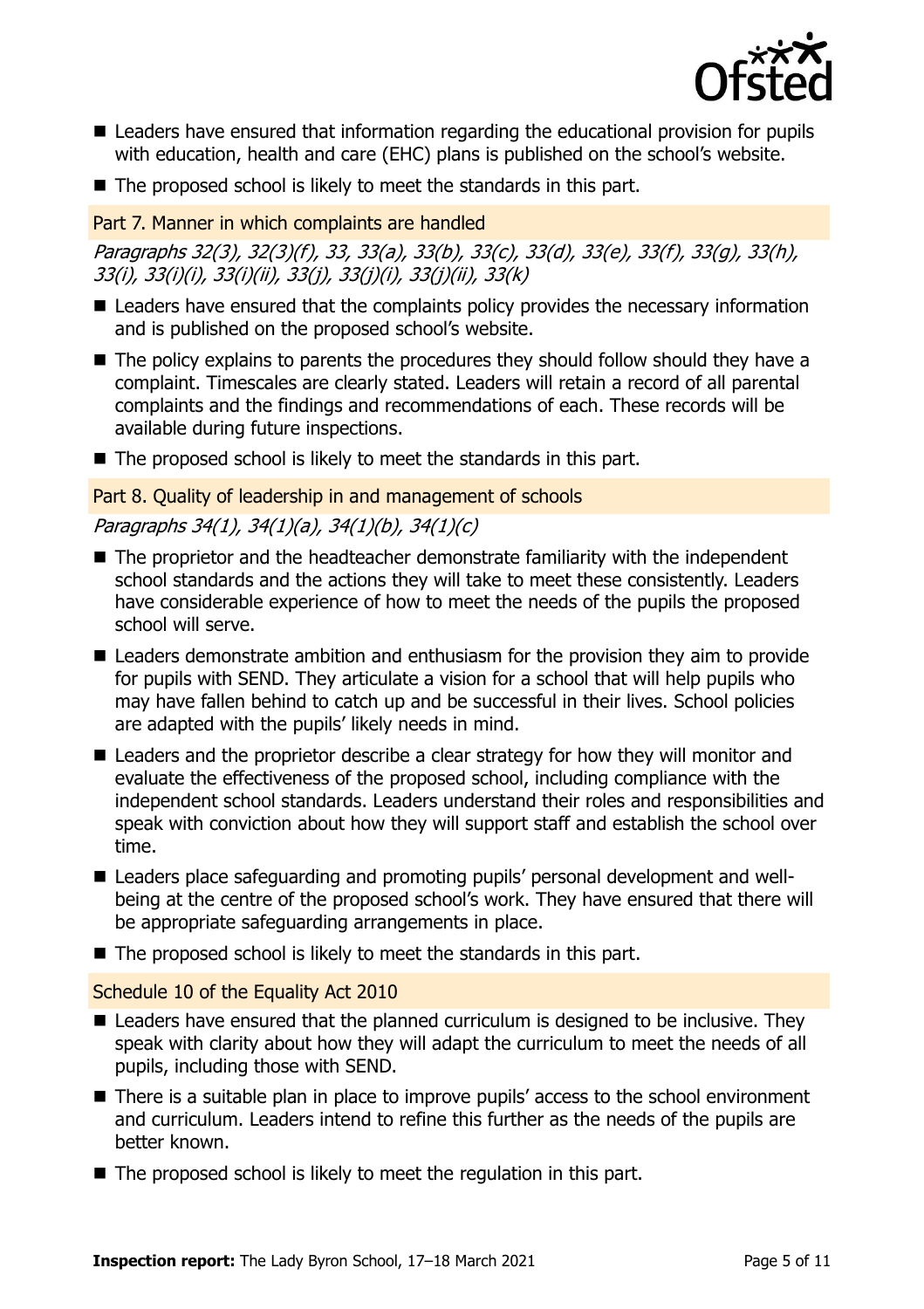

# **Compliance with regulatory requirements**

The proposed school is likely to meet the requirements of the schedule to the Education (Independent School Standards) Regulations 2014 ('the independent school standards') and associated requirements.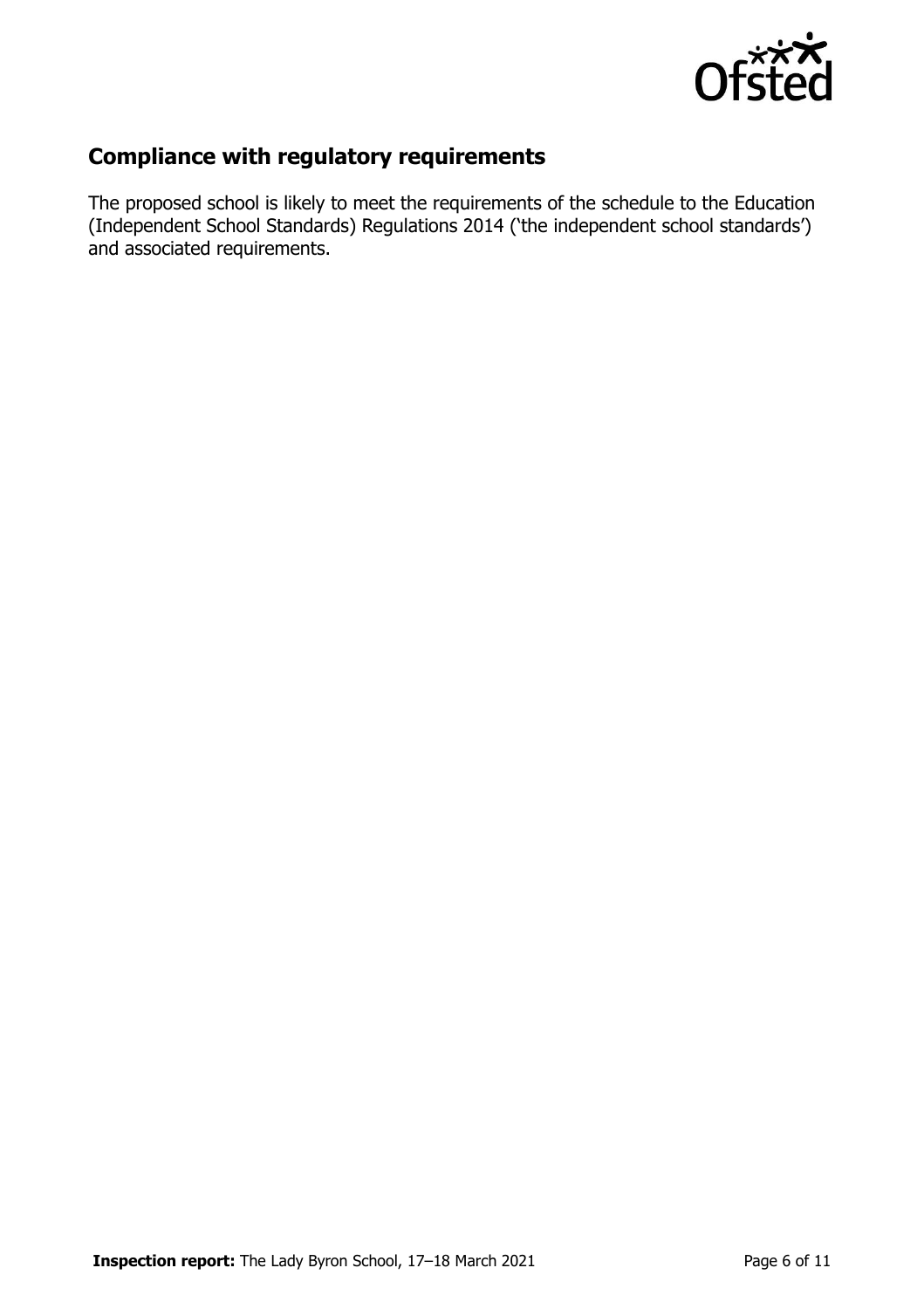

# **Proposed school details**

| Unique reference number  | 148424   |
|--------------------------|----------|
| DfE registration number  | 855/6055 |
| <b>Inspection number</b> | 10182098 |

This inspection was carried out under section 99 of the Education and Skills Act 2008, the purpose of which is to advise the Secretary of State for Education about the school's likely compliance with the independent school standards that are required for registration as an independent school.

| Type of school                       | Special school             |
|--------------------------------------|----------------------------|
| <b>School status</b>                 | Independent special school |
| Proprietor                           | The Lady Byron School Ltd  |
| Chair                                | <b>Irinder Minhas</b>      |
| <b>Headteacher</b>                   | Caroline England           |
| Annual fees (day pupils)             | £55,000 to £65,000         |
| Telephone number                     | 07973 695 682              |
| Website                              | www.ladybyronschool.co.uk  |
| <b>Email address</b>                 | info@ladybyronschool.co.uk |
| Date of previous standard inspection | Not previously inspected   |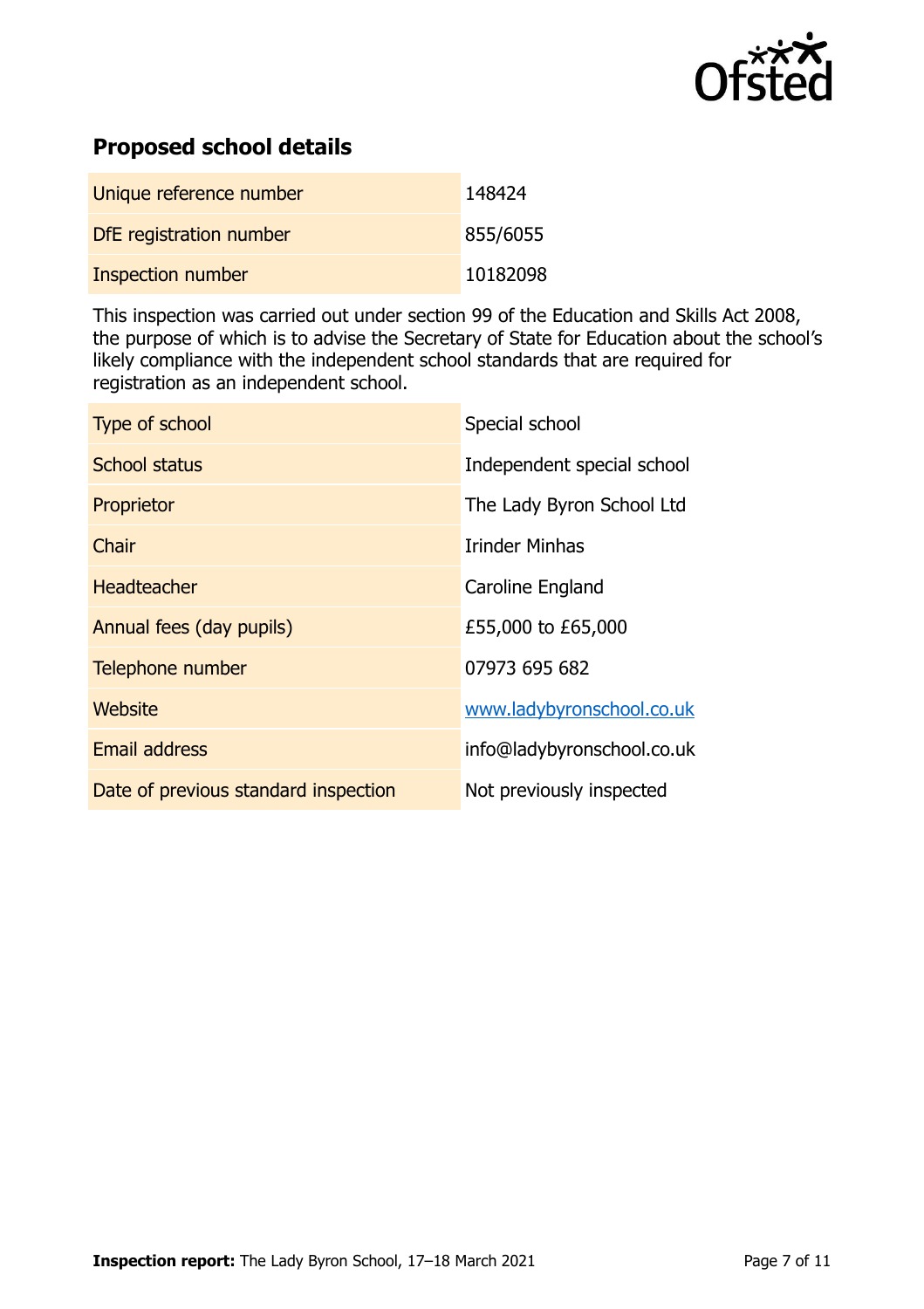

# **Pupils**

|                                        | <b>School's current</b><br>position | School's<br>proposal | Inspector's<br>recommendation |
|----------------------------------------|-------------------------------------|----------------------|-------------------------------|
| Age range of pupils                    | Not applicable                      | $10 - 16$            | $10 - 16$                     |
| Number of pupils on the<br>school roll | Not applicable                      | 25                   | 25                            |

# **Pupils**

|                                                                                                                                                                | <b>School's current position</b> | <b>School's proposal</b> |
|----------------------------------------------------------------------------------------------------------------------------------------------------------------|----------------------------------|--------------------------|
| <b>Gender of pupils</b>                                                                                                                                        | Not applicable                   | Mixed                    |
| Number of full-time<br>pupils of compulsory<br>school age                                                                                                      | Not applicable                   | 25                       |
| Number of part-time<br>pupils                                                                                                                                  | Not applicable                   | To be confirmed          |
| Number of pupils with<br>special educational<br>needs and/or disabilities                                                                                      | Not applicable                   | 25                       |
| Of which, number of<br>pupils with a statement<br>of special educational<br>needs or an education,<br>health and care plan                                     | Not applicable                   | 25                       |
| Of which, number of<br>pupils paid for by a local<br>authority with a<br>statement of special<br>educational needs or an<br>education, health and<br>care plan | Not applicable                   | 25                       |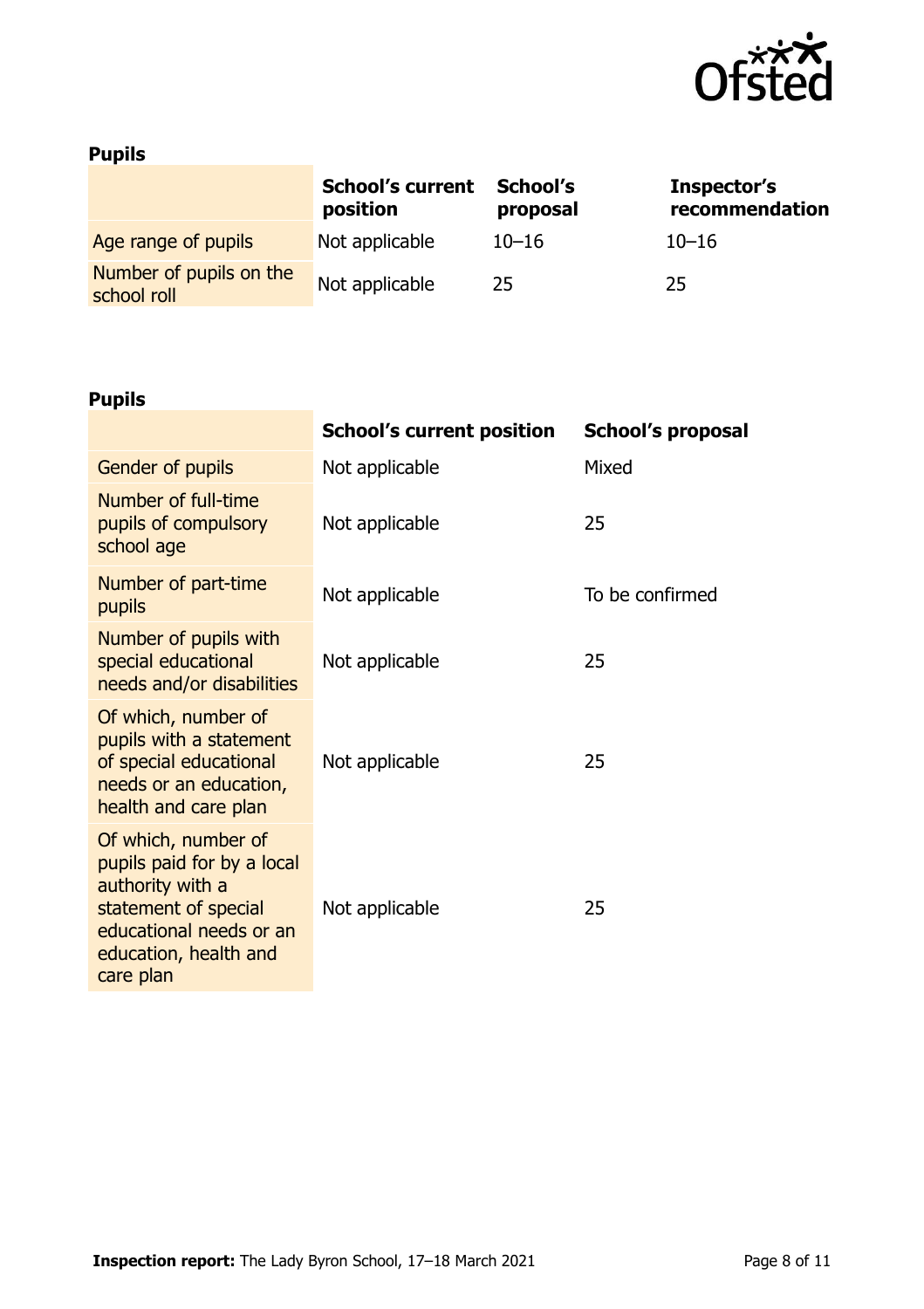

#### **Staff**

|                                                  | <b>School's current position</b> | <b>School's proposal</b> |
|--------------------------------------------------|----------------------------------|--------------------------|
| Number of full-time<br>equivalent teaching staff |                                  | 25                       |
| Number of part-time<br>teaching staff            | Not applicable                   | To be confirmed          |
| Number of staff in the<br>welfare provision      | Not applicable                   | To be confirmed          |

#### **Information about this proposed school**

- The proposed school intends to open in April 2021. It is located in the village of Fleckney in Leicestershire.
- The school will cater for pupils aged 10 to 16. All pupils will have SEND. They will have a diagnosis of autism spectrum disorder.
- Each pupil will have an EHC plan. The school will receive referrals from the local authority.
- The school will offer GCSE qualifications in a variety of subjects, including English and mathematics.
- Leaders anticipate on opening that the school will have three to six pupils. Leaders intend to increase the number of pupils each academic year until the school reaches its capacity.
- Leaders plan to make use of alternative providers to enhance the opportunities they will provide for the pupils.
- The proprietor will also be employed as a member of staff.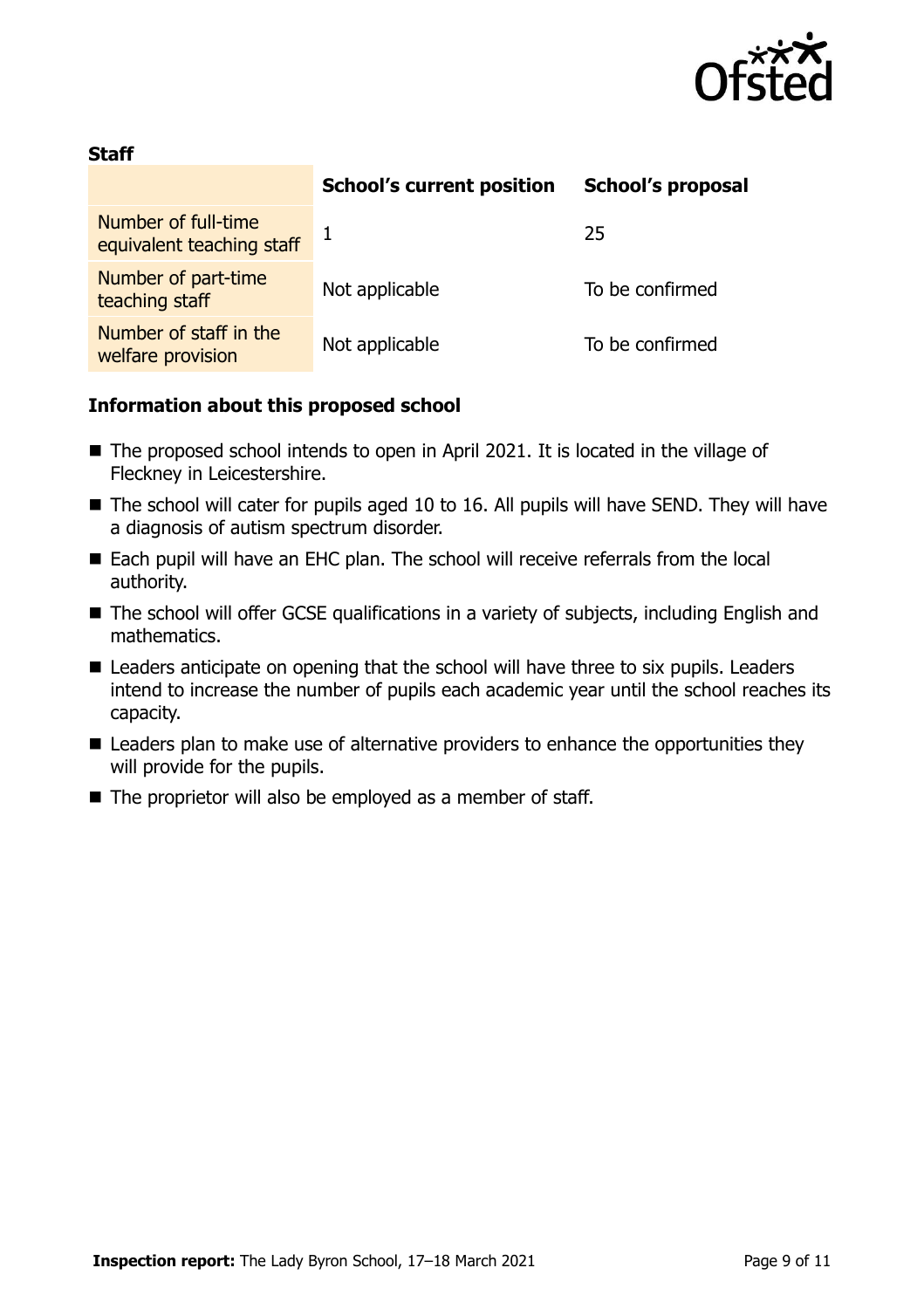

# **Information about this inspection**

- This inspection was commissioned by the Department for Education (DfE) during the COVID-19 (coronavirus) pandemic of 2021. Some of the inspection was conducted remotely.
- The DfE commissioned the inspection to check the provision's suitability to operate as a school. This was the proposed school's first pre-registration inspection.
- $\blacksquare$  I conducted a tour of the site to check the suitability of the premises. I also held several remote meetings with the headteacher and proprietor to discuss how the proposed school intended to meet the independent school standards.
- I scrutinised a range of documentation, including schemes of work, policies and procedures, and the proposed school's draft website.
- I checked the proposed school's single central register of employment checks and discussed with leaders their intended approach to ensuring the health, safety and welfare of pupils.

#### **Inspection team**

John Lawson, lead inspector **Her Majesty's Inspector**